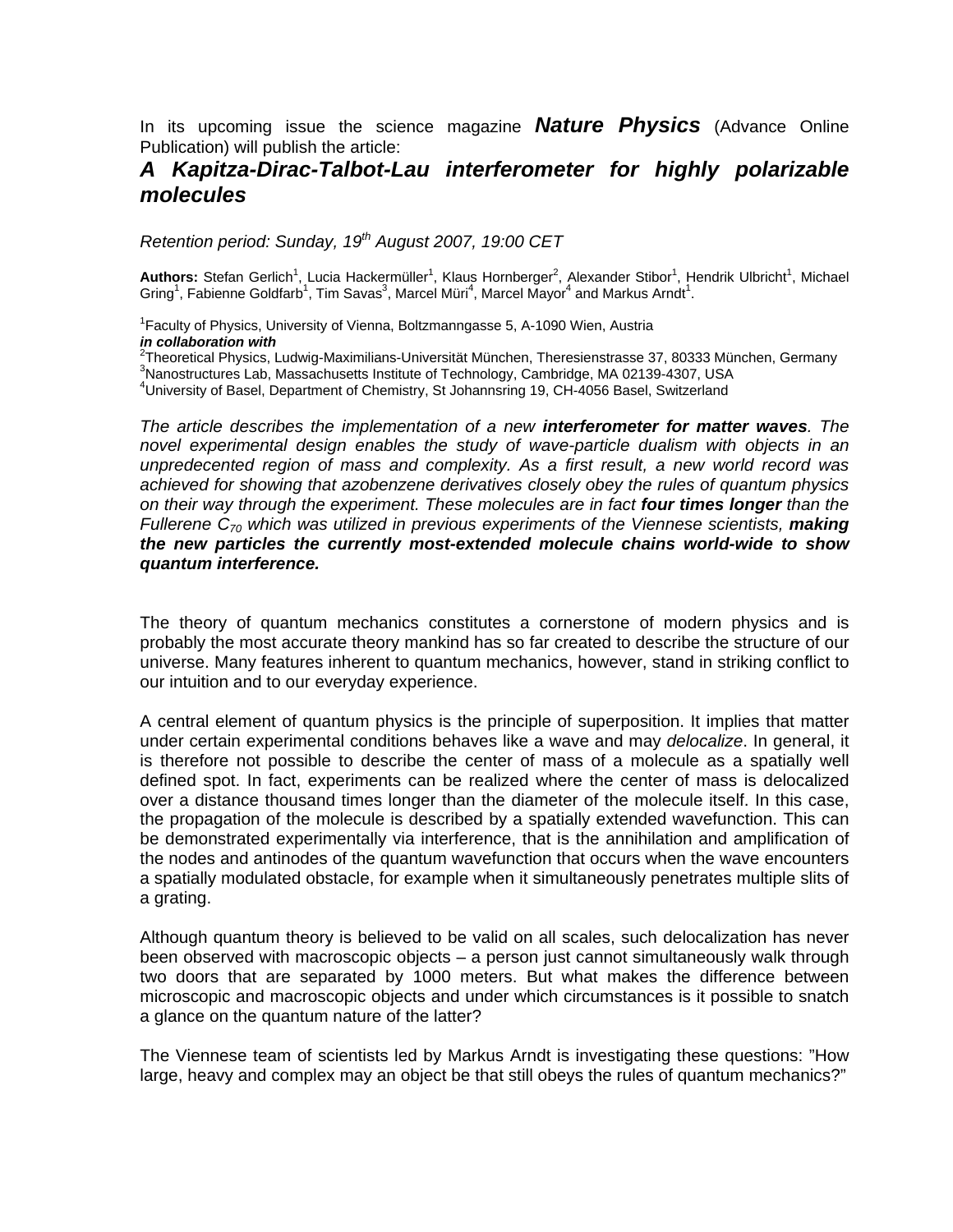The difficulty of such experiments is routed in the smallness of the wavelength which decreases with higher masses. In the Viennese experiments the researchers have to deal with wavelengths only a billionth of a millimeter and a thousand times smaller than the molecules themselves.

Extremely precise grating structures are required to manipulate such tiny quantum waves. The gratings employed in the experiment in Vienna were manufactured by Tim Savas at the Massachusetts Institute of Technology, Cambridge, USA. The production process had to assure that the mean spacing of the grating slits is accurate to within the radius of a single hydrogen atom!

As a consequence of their polarizability, heavy molecules often tend to stick together. In order to create intensive beams of massive particles anyhow, new molecules, which are highly volatile despite their large length, were specially synthesized in the group of chemist Marcel Mayor at the university of Basel.

The explanatory power of experimental results is highly dependent on the availability of a precise, quantitative prediction, which was provided via a fruitful collaboration with the theoretical physicist Klaus Hornberger of the LMU Munich.

A major challenge on the side of experimental quantum physics was due to the fact that large molecules are subject to strong interaction with other matter in their vicinity - a property that severely impedes the detection of quantum behavior.

The team of physicists around Markus Arndt has now for the first time found a way to overcome this handicap:

Stefan Gerlich, Lucia Hackermueller and their colleges developed a new type of interferometer around a "bright" idea: they utilize a grating made solely of laser light instead of matter and thereby avoid the perturbing interaction between the molecules and the grating walls.

The physicists verified that this concept does not only work, but by far supercedes the capability of all previous designs by demonstrating quantum interference of azobenzene derivatives, the most-extended molecule chains ever to show quantum interference – and yet these particles are still on the lower end of the capability of the new device!

## **Contact:**

## **Molekulare Quantenoptik in Wien:**

| Prof. Markus Arndt | : markus.arndt@univie.ac.at, Tel.: +43 664 60277 51210                    |
|--------------------|---------------------------------------------------------------------------|
|                    | Mag. Stefan Gerlich : stefan.gerlich@univie.ac.at, Tel.: +43 1 4277 51211 |
| Group website      | : www.quantum.at                                                          |

## **Links to the scientific partners:**

|                    | Dr. Klaus Hornberger: http://www.theorie.physik.uni-muenchen.de/~klaus/ |
|--------------------|-------------------------------------------------------------------------|
| Prof. Marcel Mayor | :http://www.chemie.unibas.ch/~mayor/index.html                          |
| Dr. Tim Savas      | :http://www.rle.mit.edu/contact/contact_maps.html                       |